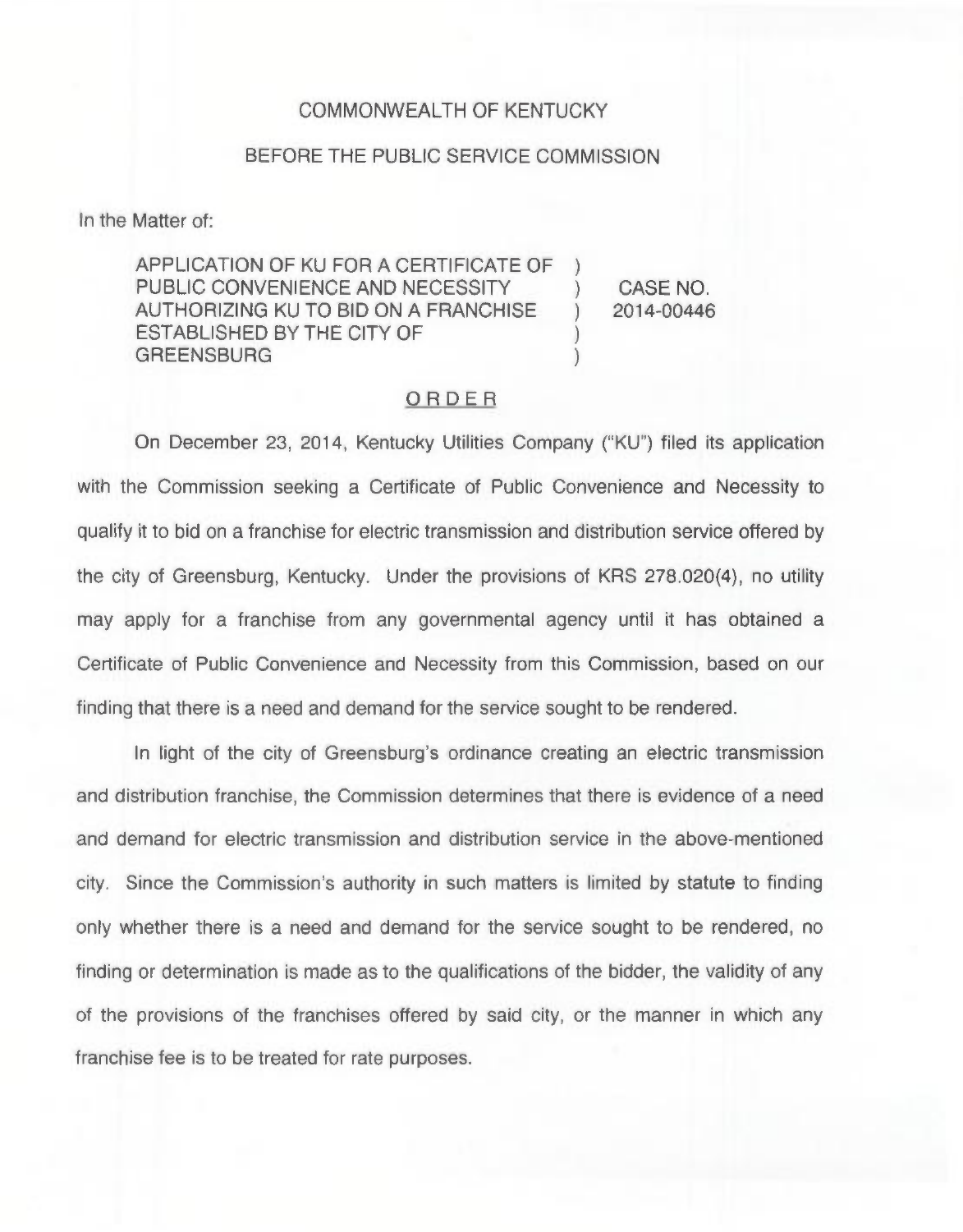IT IS THEREFORE ORDERED that:

1. KU is granted a Certificate of Public Convenience and Necessity that authorizes it to bid on a franchise for electric transmission and distribution service offered by the city of Greensburg, Kentucky.

2. If KU is not the successful bidder, KU shall, within ten days of the award of the franchise at issue, file with the Commission a written notice stating that KU was not the successful bidder.

3. If KU is the successful bidder, KU shall, within ten days of the award of the franchise at issue, file with the Commission a copy of the executed franchise agreement and a statement disclosing the amount of the initial franchise fee.

4. If KU is the successful bidder, KU shall, within ten days of an increase or decrease in the amount of the initial franchise fee set forth in the franchise agreement, file with the Commission documentation setting forth the revised fee.

5. Any documents filed pursuant to ordering paragraphs 2, 3, or 4 of this Order shall reference the number of this case and shall be electronically submitted via the Commission's electronic Tariff Filing System.

6. This Order shall not be construed as granting a Certificate of Public Convenience and Necessity to construct utility facilities in said city.

Case No. 2014-00446

 $-2-$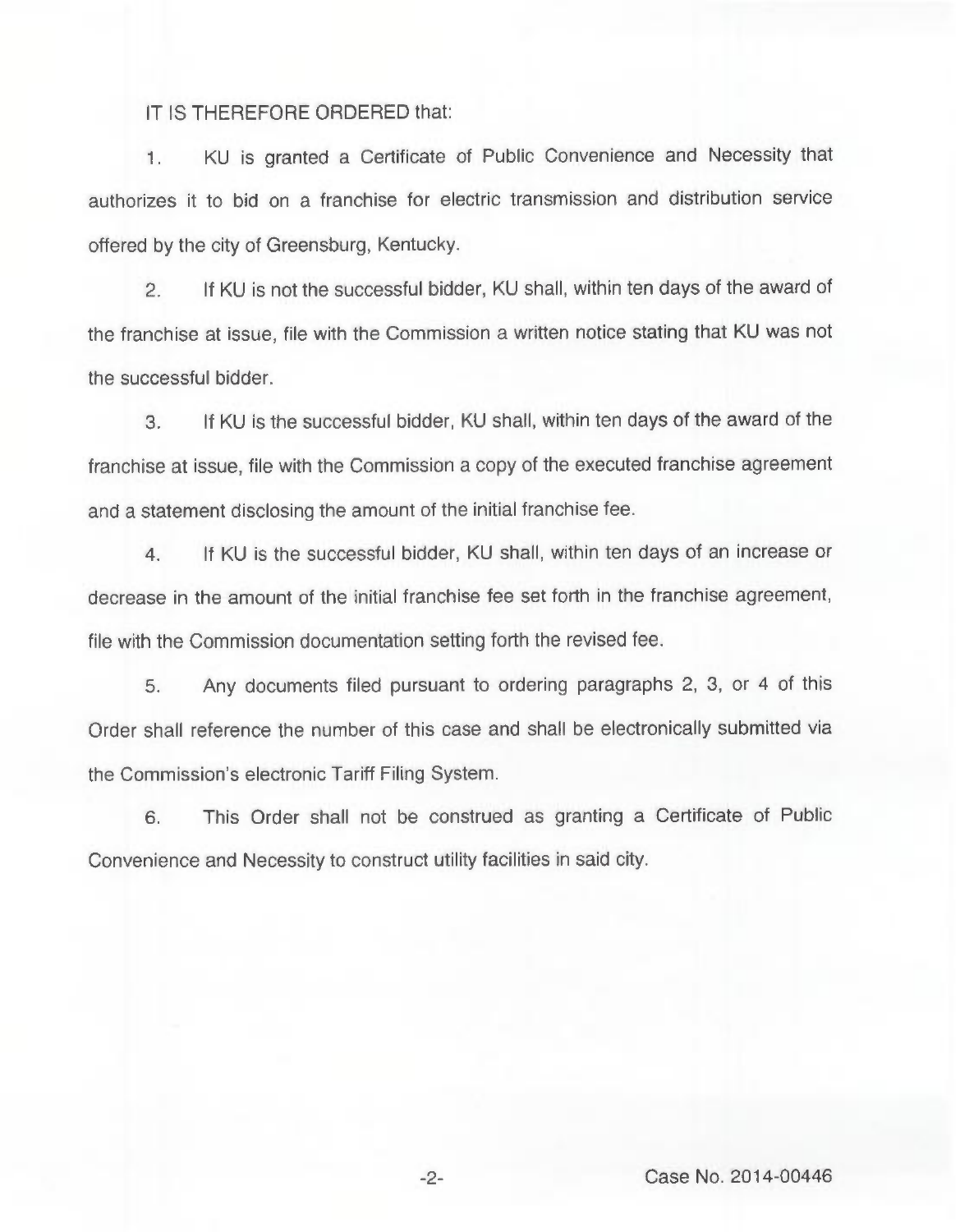| By the Commission                     |  |
|---------------------------------------|--|
| <b>ENTERED</b>                        |  |
| <b>JAN 05 2015</b>                    |  |
| KENTUCKY PUBLIC<br>SERVICÉ COMMISSION |  |

ATTES<sub>1</sub> Executive Director

Case No. 2014-00446